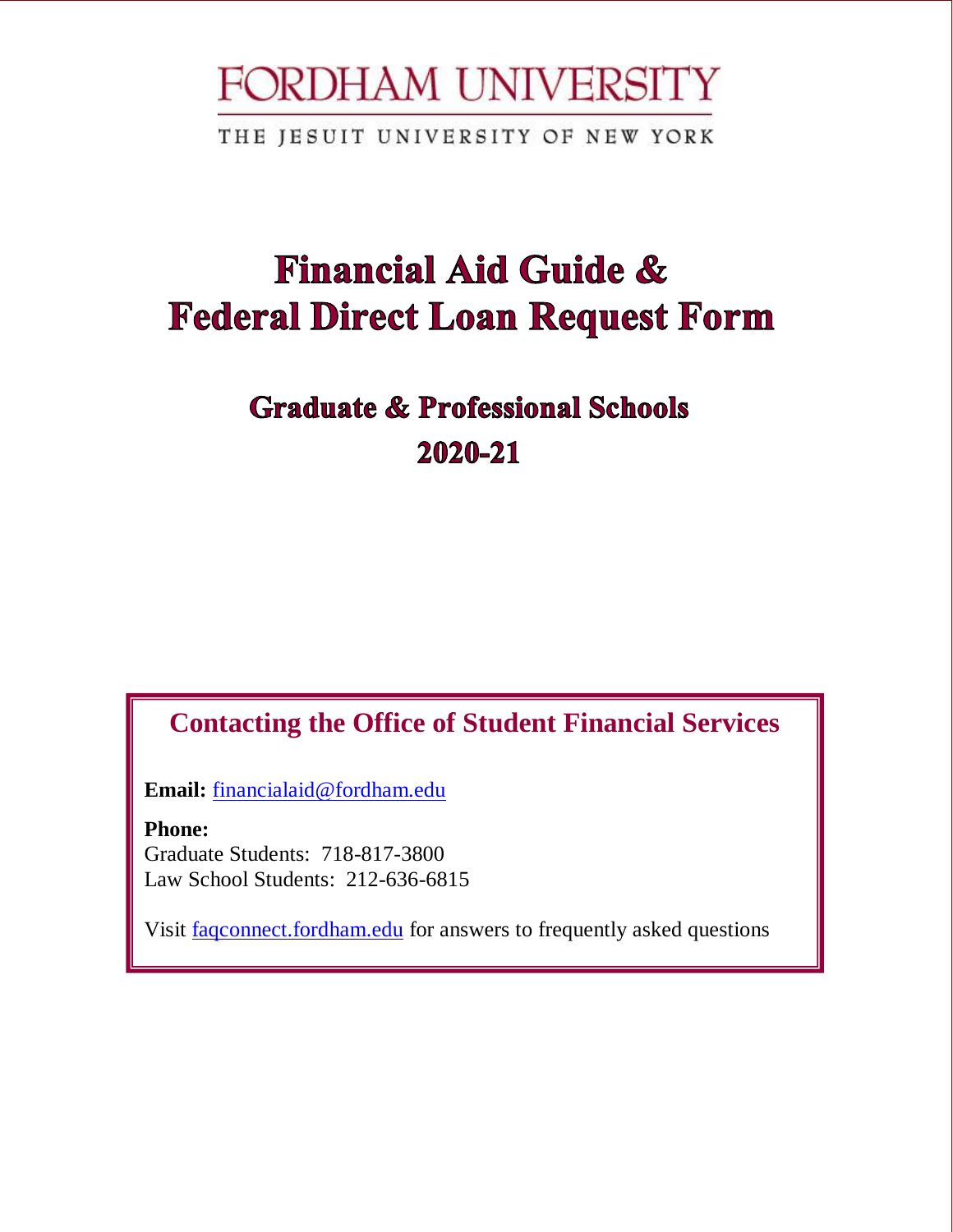# **Table of Contents**

| Availability of Aid Through Each Graduate School<br><b>Online Resources</b><br>Contact Information                                                                                                                | $\mathfrak{Z}$ |
|-------------------------------------------------------------------------------------------------------------------------------------------------------------------------------------------------------------------|----------------|
| How Do I Receive Federal Loans?<br>Filing the FAFSA<br>Completing the Federal Direct Unsubsidized Loan Request<br>Requesting a Federal Direct Graduate PLUS Loan<br>Academic Standing and Enrollment Requirements | 4              |
| Federal Direct Subsidized/Unsubsidized Loan Overview<br>Loan Disbursement Schedule                                                                                                                                | 5              |
| <b>Federal Loan Details</b><br>Master Promissory Note (MPN)<br><b>Entrance Counseling</b><br><b>Repayment Options</b>                                                                                             | 6              |
| <b>Federal Direct Graduate PLUS Loan Overview</b><br>Applying for a Graduate PLUS Loan<br>Options if You Are Denied Based on Credit History                                                                       | 7              |
| <b>Application Checklist</b><br>Contact Information<br>Helpful Web Sites                                                                                                                                          | 8              |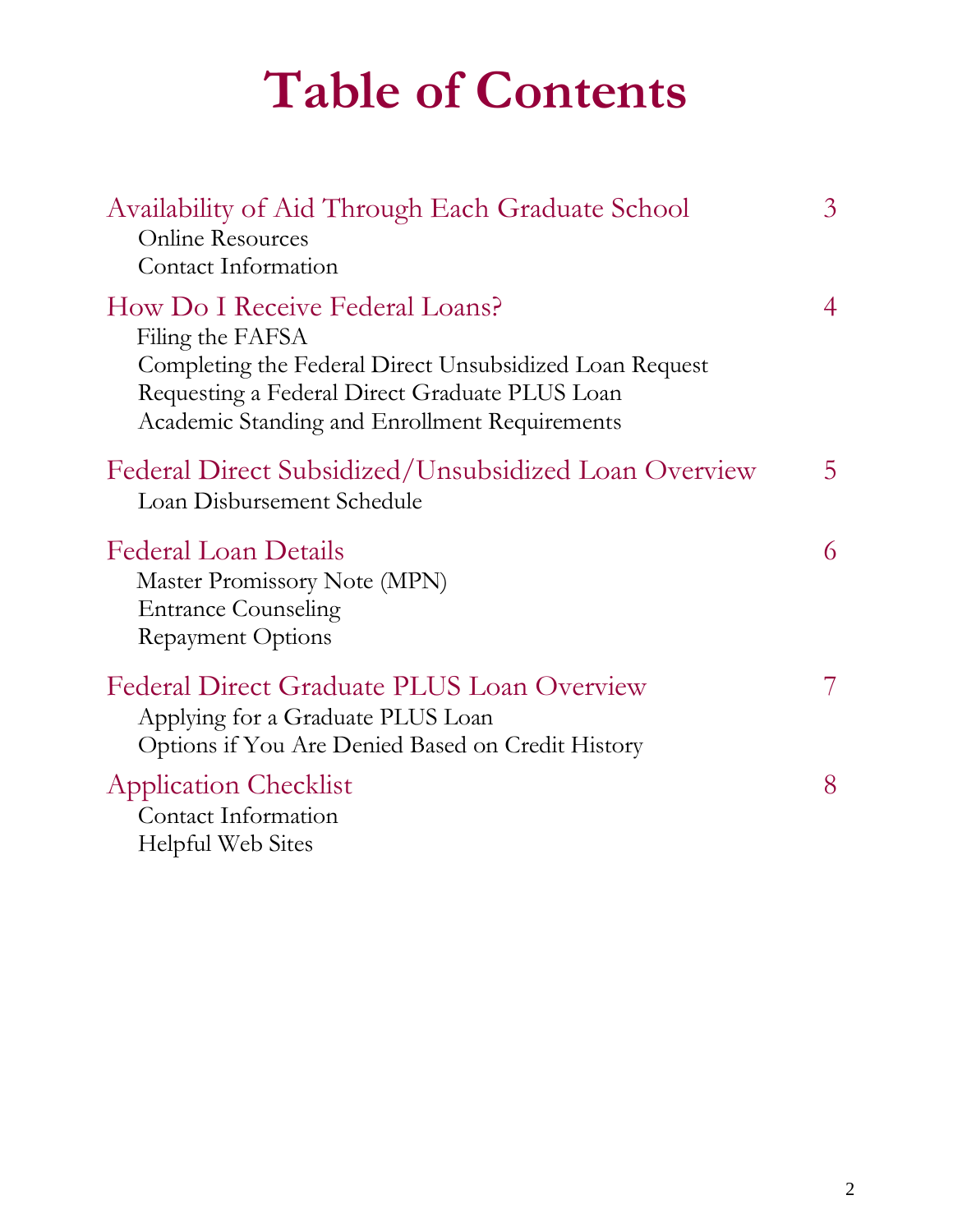# Availability of Gift Aid from Each Graduate School

#### **IMPORTANT DETAILS TO REMEMBER:**

- Inquire and apply early for financial aid, meeting all established priority dates. Visit the individual graduate academic department or school's website for additional information.
- Veterans of the U.S. Armed Forces may be eligible for education benefits as well as the Yellow Ribbon [Program.](http://www.fordham.edu/homepage/238/veteransmilitary)

| <b>School</b>                                           | <b>Contact Information</b>                                                     | <b>Financial Aid Resources</b>                        |
|---------------------------------------------------------|--------------------------------------------------------------------------------|-------------------------------------------------------|
| Fordham Law School                                      | Law School Financial Aid Office<br>lawfinaid@law.fordham.edu<br>212-636-6815   | <b>School of Law Financial Aid Page</b>               |
| Gabelli School of Business                              | Office of Admissions<br>admissionsgb@fordham.edu<br>212-636-6200               | <b>Financing Your Education</b>                       |
| Graduate School of Arts<br>and Sciences                 | Office of Academic Programs &<br>Support<br>adgsas@fordham.edu<br>718-817-4406 | <b>GSAS Funding</b>                                   |
| Graduate School of Education                            | Office of Admissions & Financial Aid<br>anitorres@fordham.edu<br>212-636-7611  | <b>GSE</b> Tuition and<br><b>Financial Assistance</b> |
| Graduate School of Religion<br>and Religious Education  | Office of Operations & Budget<br>Manager<br>slade@fordham.edu<br>718-817-4802  | Financial Aid Information                             |
| Graduate School of Social<br>Service                    | Office of Admission<br>gssfinaid@fordham.edu<br>212-636-6600                   | Tuition and Financial Aid                             |
| School of Professional and<br><b>Continuing Studies</b> | Fordham Real Estate Institute<br>realestate@fordham.edu<br>212-636-7333        | <b>Invest in Your Future</b>                          |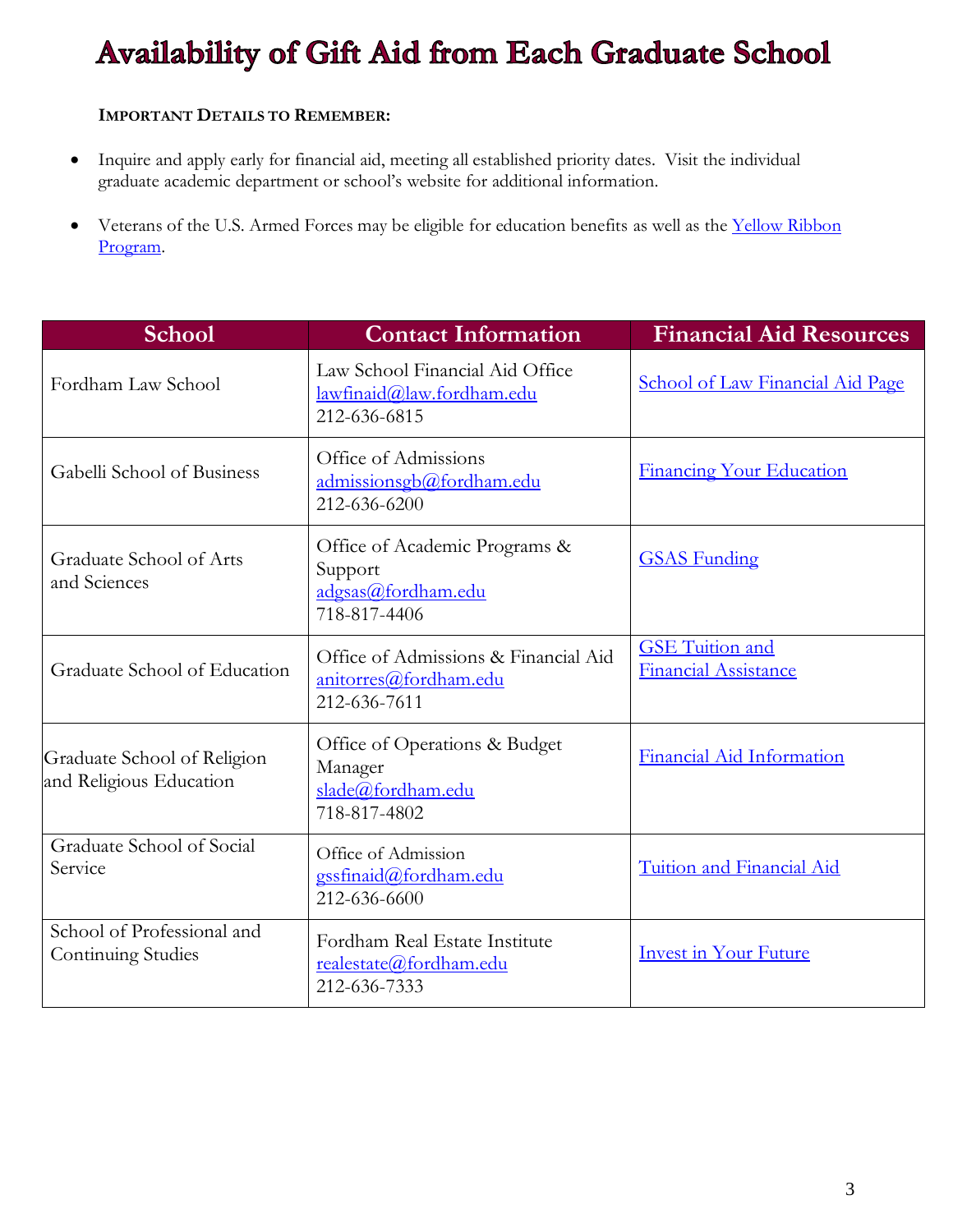# **How Do I Receive Federal Loans?**

#### **1. [File the FAFSA](http://fafsa.ed.gov/)**

Follow the steps below to complete your FAFSA:

- Secure a [Federal Student Aid ID \(FSA ID\)](https://studentaid.gov/fsa-id/create-account)
- Complete and submit your 2020-21 [FAFSA.](https://studentaid.gov/h/apply-for-aid/fafsa)
- We encourage using the IRS Data Retrieval Tool (DRT) to transfer 2018 federal tax information into your 2020-2021 FAFSA, if eligible. This simplifies the FAFSA filing process.
- The Department of Education will send your Student Aid Report (SAR) via email. Read all of the messages on your SAR and keep it for your records.
- $\triangleright$  The Office of Student Financial Services may request additional documents or information via email. Please only submit documentation to Student Financial Services when specifically requested.

#### **2. Complete the [Direct Unsubsidized Loan Request Form](https://my.fordham.edu/site/web/content/financial_aid/loans/graduate_unsubsidized.jsp)**

The maximum annual Direct Unsubsidized loan eligibility is \$20,500; however, we recommend only borrowing what you need to cover educational expenses. You may [request your Direct Unsubsidized Loan online.](https://fass.fordham.edu/NetPartnerStudent/PgApplication.aspx) Please read the details about the Direct Unsubsidized Loan on the next page before you apply.

#### **3. [Request a Direct Graduate PLUS Loan \(if necessary\)](http://www.fordham.edu/info/21681/federal_direct_graduate_plus_loan)**

The maximum annual Direct Graduate PLUS loan eligibility is your full [cost of attendance](https://www.fordham.edu/info/20969/costs_and_financing_options/2739/costs_of_attendance_coa) minus any other financial aid you receive (including all loans, scholarships, and grants). We encourage you to limit your borrowing to only what is necessary to cover your educational expenses. Our [Graduate PLUS Application page](https://www.fordham.edu/info/21681/federal_direct_graduate_plus_loan/9092/apply_for_a_graduate_plus_loan) provides all of the necessary steps to receive a Graduate PLUS Loan. Details about the Graduate PLUS Loan, credit check and application process are available on page 6 of this publication.

#### **4. Ensure You Meet the Academic & Enrollment Criteria for Federal Loans**

To be eligible for any Federal Direct Loan, you must be:

- $\triangleright$  matriculating in a degree granting program
- enrolled at least half-time**<sup>1</sup>**
- making [satisfactory academic progress](https://www.fordham.edu/info/25537/graduate_satisfactory_academic_progress_sap_policy)**<sup>2</sup>**

<sup>1</sup> If you are involved in other degree requirements (dissertation, comprehensive exam preparation, etc.) with a credit equivalency that will raise your enrollment to at least half-time, you can file an enrollment certification form with your school or department to become eligible. Academic Records must process this certification before you can receive loan proceeds.

<sup>2</sup>The [criteria for Satisfactory Academic Progress \(SAP\)](https://www.fordham.edu/info/25537/graduate_satisfactory_academic_progress_sap_policy) is defined differently by each of the graduate schools. You will be notified before the start of the fall 2020 term if you are not making SAP and given options on how to appeal your status.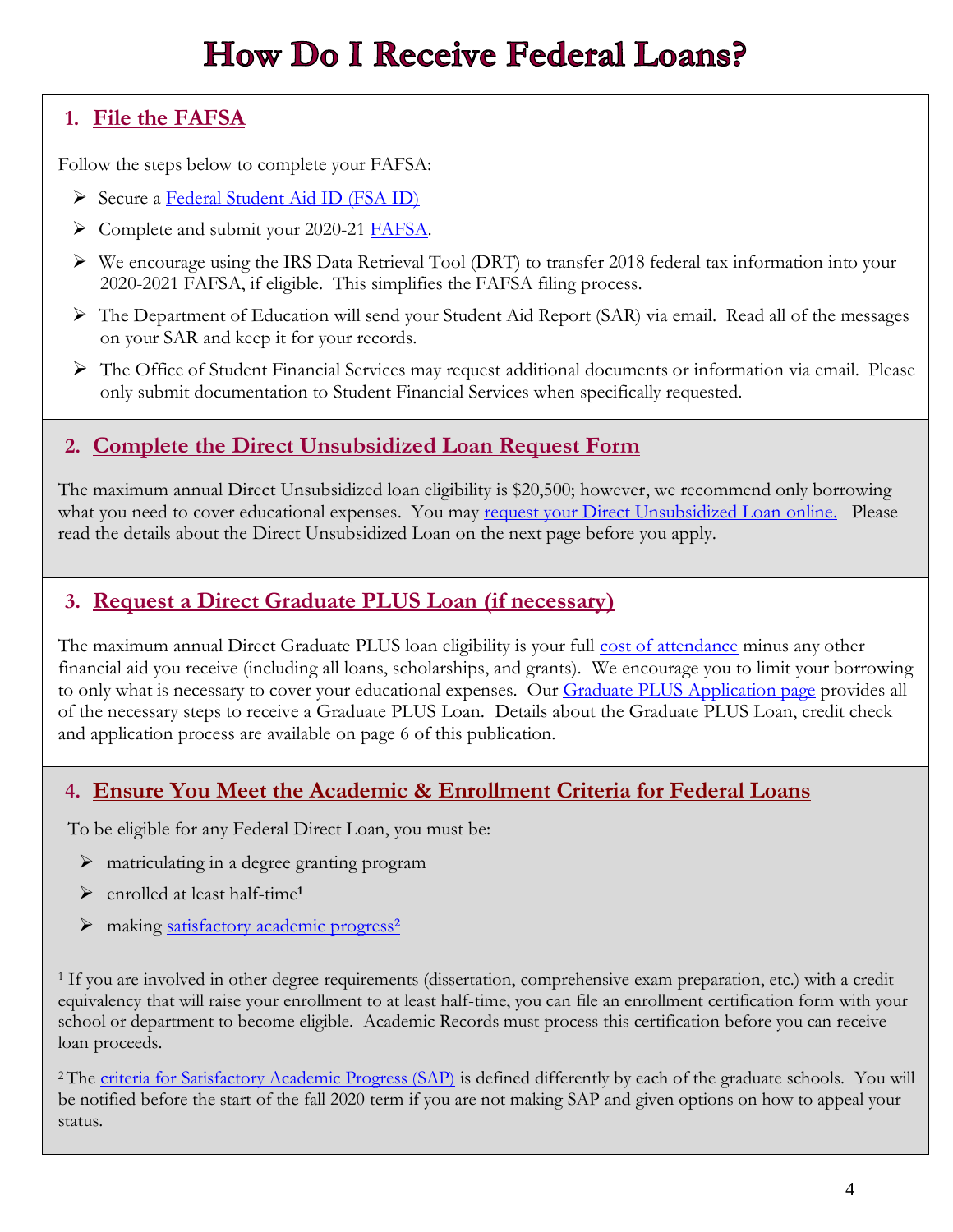# Direct Unsubsidized Loan for 2020-21 Academic Year

#### **Annual Loan Limit: \$20,500**

| <b>Federal Direct Unsubsidized Loans</b> |                                                                                                                                                                                                                                                                                                 |  |  |
|------------------------------------------|-------------------------------------------------------------------------------------------------------------------------------------------------------------------------------------------------------------------------------------------------------------------------------------------------|--|--|
| <b>Eligibility</b>                       | A valid FAFSA is required. You must also be eligible for federal Title IV aid.<br>➤<br>You must be enrolled at least 1/2 time or certified as at least 1/2 time in a degree or eligible<br>certificate program.<br>$\triangleright$ No credit check is required.                                |  |  |
| <b>Fees</b>                              | There is a 1.059% fee deducted from each Direct Unsubsidized Loan disbursement.                                                                                                                                                                                                                 |  |  |
| <b>Interest Rate</b>                     | The interest rate is fixed for the duration of the loan. The 2020-21 interest rate has not yet been<br>announced. The 2019-20 interest rate is 6.08%.                                                                                                                                           |  |  |
| <b>Interest Details</b>                  | Interest accrues upon disbursement and continues to accrue during in-school, grace and deferment<br>periods. You have the option of making payments to limit the interest accrued during this period.<br>Any unpaid interest will be capitalized (added to principal) when you enter repayment. |  |  |
| <b>Lifetime</b><br><b>Loan Limit</b>     | \$138,500 for graduate students<br>(including \$65,500 subsidized aggregate limit)                                                                                                                                                                                                              |  |  |
| <b>Grace Period</b>                      | After you graduate, leave school, or drop below half-time enrollment, you have a one-time six-<br>month grace period. You are not required to make any payments during this period. If you<br>previously used your grace period, you will not be eligible for another grace period.             |  |  |
| <b>Repayment</b>                         | Begins 6 months after graduation or when you drop below half-time enrollment if you have not used<br>your 6-month grace period. Begins immediately if you drop below half time enrollment if you have<br>already used your grace period.                                                        |  |  |
| <b>Repayment</b><br><b>Options</b>       | There are multiple repayment options to consider. We encourage using the Federal Repayment<br>Estimator before making a decision. You may change your repayment plan at any time. See page 5<br>for more details on Repayment Plans.                                                            |  |  |

## **Loan Disbursement Schedule**

When making your loan request, we encourage you to choose a loan period that will cover all of the semesters/trimesters you will attend. You are notified when funds are posted to your account. If you decide you do not need these funds, you should [notify Student Financial Services](mailto:financialaid@fordham.edu) as soon as possible. The timing of your loan disbursements depends on the loan period you choose. Your total loan amount is spread across the number of semesters or trimesters you plan to attend. For example:

- $\triangleright$  If you select a fall spring terms loan period, there will be two disbursements. Half of your loan will disburse at the beginning of the fall term and the other half at the beginning of the spring term.
- $\triangleright$  Students in trimester programs may have their loan cover the fall, spring and summer terms. If you select a fall – spring- summer loan period, there will be three disbursements. One third of your loan will disburse at the beginning of each term.
- $\triangleright$  If you are attending only one term, there will be one disbursement at the beginning of the term.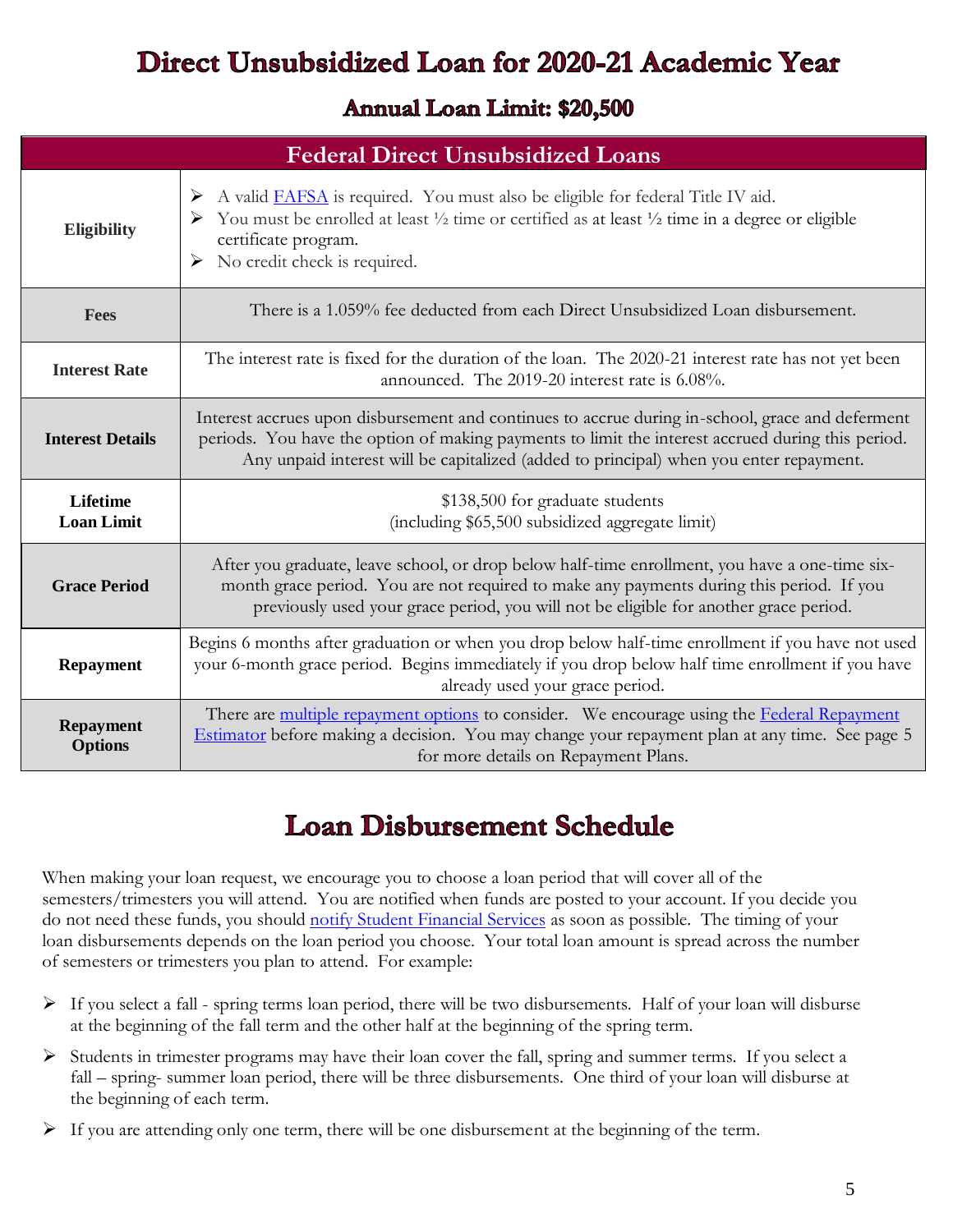## **Master Promissory Note & Entrance Counseling**

You must have a completed Loan Agreement and Entrance Counseling Session before you can receive Direct Loan funds. Students who borrowed Direct Subsidized/Unsubsidized loans at Fordham since the 2009-2010 academic year do **NOT** have to complete another Loan Agreement or Entrance Counseling session.

- [Complete the Master Promissory Note.](https://studentaid.gov/app/launchMpn.action?mpnType=subUnsubMpn) Follow each step through the confirmation "You have successfully completed your MPN."
- [Complete Entrance Counseling.](https://studentaid.gov/app/counselingInstructions.action?counselingType=entrance) Follow each step of the process through the confirmation "You have successfully completed Entrance Counseling."

## **Direct Loan Repayment Options**

You are assigned the standard repayment plan when you begin repayment, but you can change plans at any time. If you have made all of your qualifying payments on time through an Income Driven Repayment [Plan,](https://studentaid.ed.gov/sa/repay-loans/understand/plans/income-driven) the remainder of the outstanding balance will be forgiven at the end of the repayment period.

**[Standard](https://studentaid.ed.gov/sa/repay-loans/understand/plans/standard) –** This is the default repayment plan. You pay a fixed monthly amount and have up to 10 years to repay your loan. This plan typically has the highest initial monthly payment & lowest total amount of interest paid of all repayment plans that are not income driven.

**[Graduated](https://studentaid.ed.gov/sa/repay-loans/understand/plans/graduated)** - Your payments start out as interest only and increase every two years on this tiered repayment plan. This plan may work best for borrowers who start at a lower annual income but anticipate their income to increase gradually over time. The length of your repayment period will be up to ten years.

**[Extended](https://studentaid.ed.gov/sa/repay-loans/understand/plans/extended)** - If you need to make lower monthly payments over a longer period than under plans such as the Standard Repayment Plan, then the Extended Repayment Plan may be right for you.You will pay a fixed annual or graduated repayment amount over a period not to exceed 25 years. You must have more than \$30,000 in outstanding federal loans to qualify.

#### **Income Driven Repayment Plans**

**[REPAYE](https://studentaid.ed.gov/sa/repay-loans/understand/plans/income-driven)** – The payment is traditionally 10% of your discretionary income. Repayment lasts 20 years if all loans you are repaying were received for undergraduate study and 25 years if any loans you are repaying under the plan were received for graduate or professional study.

**[PAYE](https://studentaid.ed.gov/sa/repay-loans/understand/plans/income-driven)** – Your payment is generally 10% percent of your discretionary income, but never more than the 10-year standard repayment plan amount. This is a 20-year repayment plan.

**[Income Based](https://studentaid.ed.gov/sa/repay-loans/understand/plans/income-driven)** – Payment amount is normally 10% of your discretionary income if you are a *new borrower* on or after July 1, 2014 or 15% of your discretionary income if you are not a new borrower on or after July 1, 2014. This is a 20-year repayment plan for *new borrowers* on or after July 1, 2014 and a 25-year repayment plan if you are not a new borrower on or after July 1, 2014.

**[Income Contingent](https://studentaid.ed.gov/sa/repay-loans/understand/plans/income-driven)** – The lesser of either 20% of your discretionary income or what you would pay on a 12-year repayment plan based on your income. This is a 25-year repayment plan.

See [studentaid.ed.gov](http://studentaid.ed.gov/repay-loans) for details on repaying your federal student loans.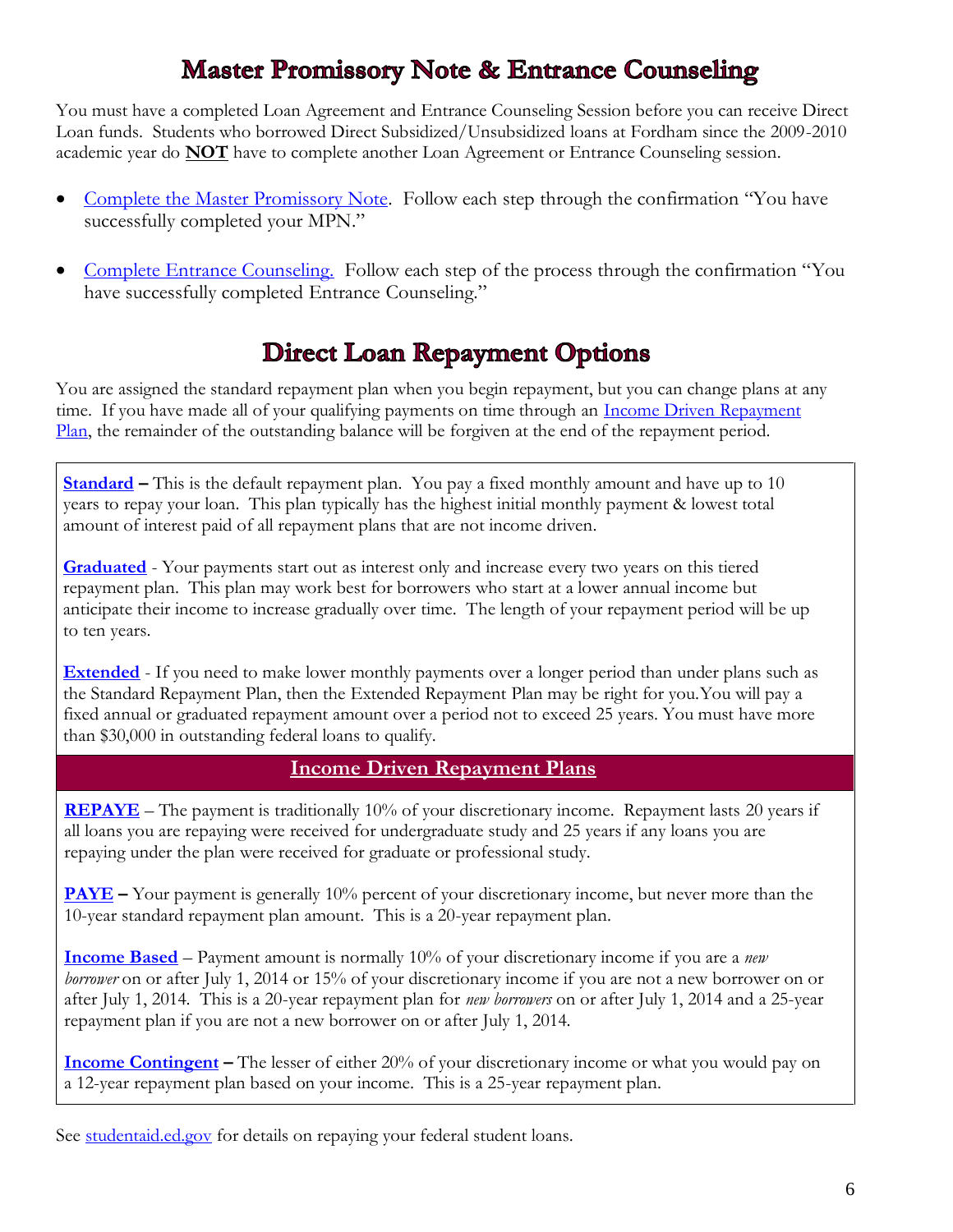## Federal Direct Graduate PLUS Loan for 2020-21 Academic Year

We recommend borrowing your \$20,500 annual eligibility in a Direct Unsubsidized Loan before borrowing a Direct Graduate PLUS loan as it is a lower cost option.

| <b>Program Description</b> |                                                                                                                                                                                                                                                                                                                                     |  |  |  |
|----------------------------|-------------------------------------------------------------------------------------------------------------------------------------------------------------------------------------------------------------------------------------------------------------------------------------------------------------------------------------|--|--|--|
| Eligibility                | A valid <b>FAFSA</b> is required.<br>➤<br>$\frac{1}{2}$ time enrollment or certification as at least $\frac{1}{2}$ time in a degree or eligible certificate program.<br>➤<br>You must NOT have an adverse credit history as determined by credit check at studentaid.gov.<br>➤                                                      |  |  |  |
| Credit<br>Criteria         | You are considered to have an adverse credit history if you have one or more debts with a total<br>combined outstanding balance greater than \$2,085 that are 90 or more days delinquent, or that have<br>been placed in collection or charged off during the previous two years. See further details on adverse<br>credit history. |  |  |  |
| Loan<br>Limits             | You may borrow up to your full cost of attendance minus any other financial aid you receive. We<br>encourage you to limit borrowing to only what is necessary to cover educational expenses.                                                                                                                                        |  |  |  |
| Fees                       | There is a 4.236% fee deducted from each Graduate PLUS loan disbursement.                                                                                                                                                                                                                                                           |  |  |  |
| Interest<br>Rate           | The interest rate is fixed for the duration of the loan. The 2020-21 interest rate has not yet been<br>announced. The 2019-20 interest rate is 7.08%.                                                                                                                                                                               |  |  |  |
| Repayment                  | Begins 60 days after the final disbursement of the loan. You are eligible for an in-school<br>deferment as long as you are enrolled at least half-time.                                                                                                                                                                             |  |  |  |
| Repayment<br><b>Terms</b>  | There are multiple repayment options to consider. We encourage using the Federal Repayment<br>Estimator before making a decision. You may change your repayment plan at any time.                                                                                                                                                   |  |  |  |

## **Applying for a Graduate PLUS Loan**

#### **Step 1: [Secure a PLUS credit decision](https://studentaid.gov/app/launchPLUS.action?plusType=gradPlus)**

o If you are denied, see the "Graduate PLUS Denial Options" box at the bottom of the page.

**Step 2: If approved, complete your [Loan Agreement \(Master Promissory Note\)](https://studentaid.gov/app/launchMpn.action?mpnType=gradPlusMpn) and [Entrance](https://studentaid.gov/app/counselingInstructions.action?counselingType=entrance)   [Counseling.](https://studentaid.gov/app/counselingInstructions.action?counselingType=entrance)** 

**Step 3: Complete and submit the [Grad PLUS Loan Request Form.](https://www.fordham.edu/info/21681/federal_direct_graduate_plus_loan/9092/apply_for_a_graduate_plus_loan)**

#### **Graduate PLUS Denial Options**

- Appeal your credit decision<sup>\*</sup> by documenting extenuating circumstances.
- Get an Endorser<sup>\*</sup> You may [add an endorser \(co-signer\) to your PLUS Application.](https://studentaid.gov/app/launchEndorserAddendum.action) They will need the 'Endorser Code' from your initial PLUS Request to complete the process.
- **\* Borrowers who are subsequently approved as a result of an appeal or obtaining an endorser are required to complete an online [PLUS Credit Counseling](https://studentaid.gov/app/counselingInstructions.action?counselingType=plus) session.**